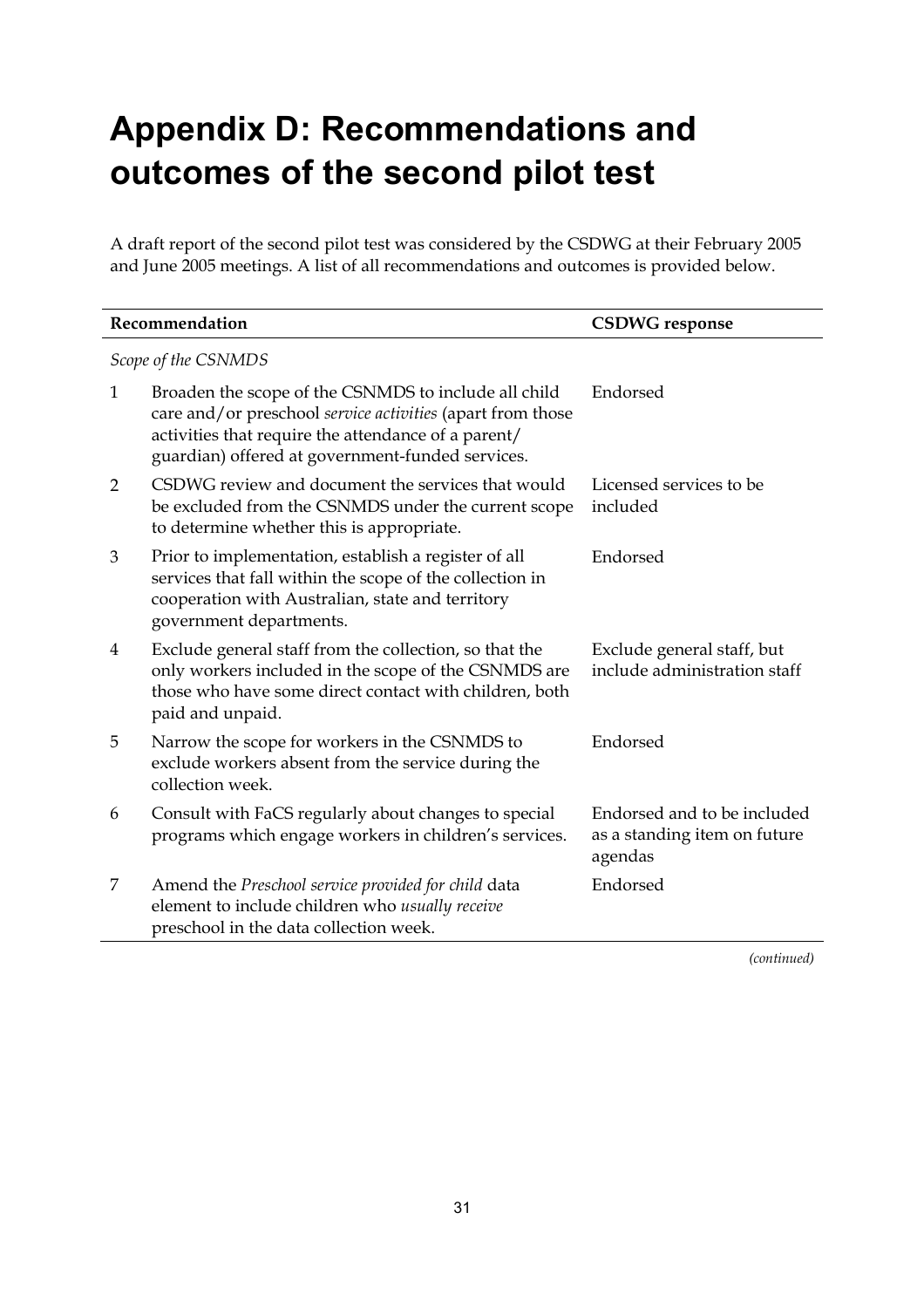| Recommendation         |                                                                                                                                                                                                                                                                                                                                          | <b>CSDWG</b> response                                  |  |  |
|------------------------|------------------------------------------------------------------------------------------------------------------------------------------------------------------------------------------------------------------------------------------------------------------------------------------------------------------------------------------|--------------------------------------------------------|--|--|
| Collection instruments |                                                                                                                                                                                                                                                                                                                                          |                                                        |  |  |
| 8                      | Family day care/in-home care services should be given<br>the option of providing all caregiver information<br>themselves.                                                                                                                                                                                                                | Endorsed                                               |  |  |
| 9                      | The CSDWG reconsider the value of retaining the<br>service fee data item in the collection.                                                                                                                                                                                                                                              | Retain and redevelop item                              |  |  |
| 10                     | AIHW to develop clearer guidelines on places offered<br>data item and include these in the final CSNMDS<br>specifications.                                                                                                                                                                                                               | Endorsed                                               |  |  |
| 11                     | Extend the guidelines for the Employment status -<br>permanent/fixed-term contract/casual data element in the<br>final CSNMDS specifications to state: 'If the service is<br>unsure on the status of their staff, use the leave<br>entitlements that the staff member is eligible for as a<br>guide to the category to include them in.' | Endorsed                                               |  |  |
| 12                     | The CSDWG provide guidance as to the appropriate<br>category for caregivers who are self-employed in the<br>Employment status - permanent/fixed-term contract/casual<br>data element.                                                                                                                                                    | Retain as is                                           |  |  |
| 13                     | The worker data element $Emplogment$ status $-full$ -<br>time/part-time be omitted from the CSNMDS.                                                                                                                                                                                                                                      | Endorsed                                               |  |  |
| 14                     | The worker data element Employment status – relief<br>worker be omitted from the CSNMDS.                                                                                                                                                                                                                                                 | Endorsed, but with the<br>addition of a new item 'type |  |  |

- 15 The CSDWG consider adding Associate Diploma to the data domains of the *Paid contact worker/caregiver qualification level* data element. Investigate further
- 16 Modify *Child—letters of name* data element so that letters of the first name of the child are collected first, followed by the letters of the surname. Endorsed subject to reservation
- 17 The CSDWG develop a better definition of a preschool service for the final CSNMDS specifications. Endorsed

*(continued)*

of employer' to be developed with advice from the ABS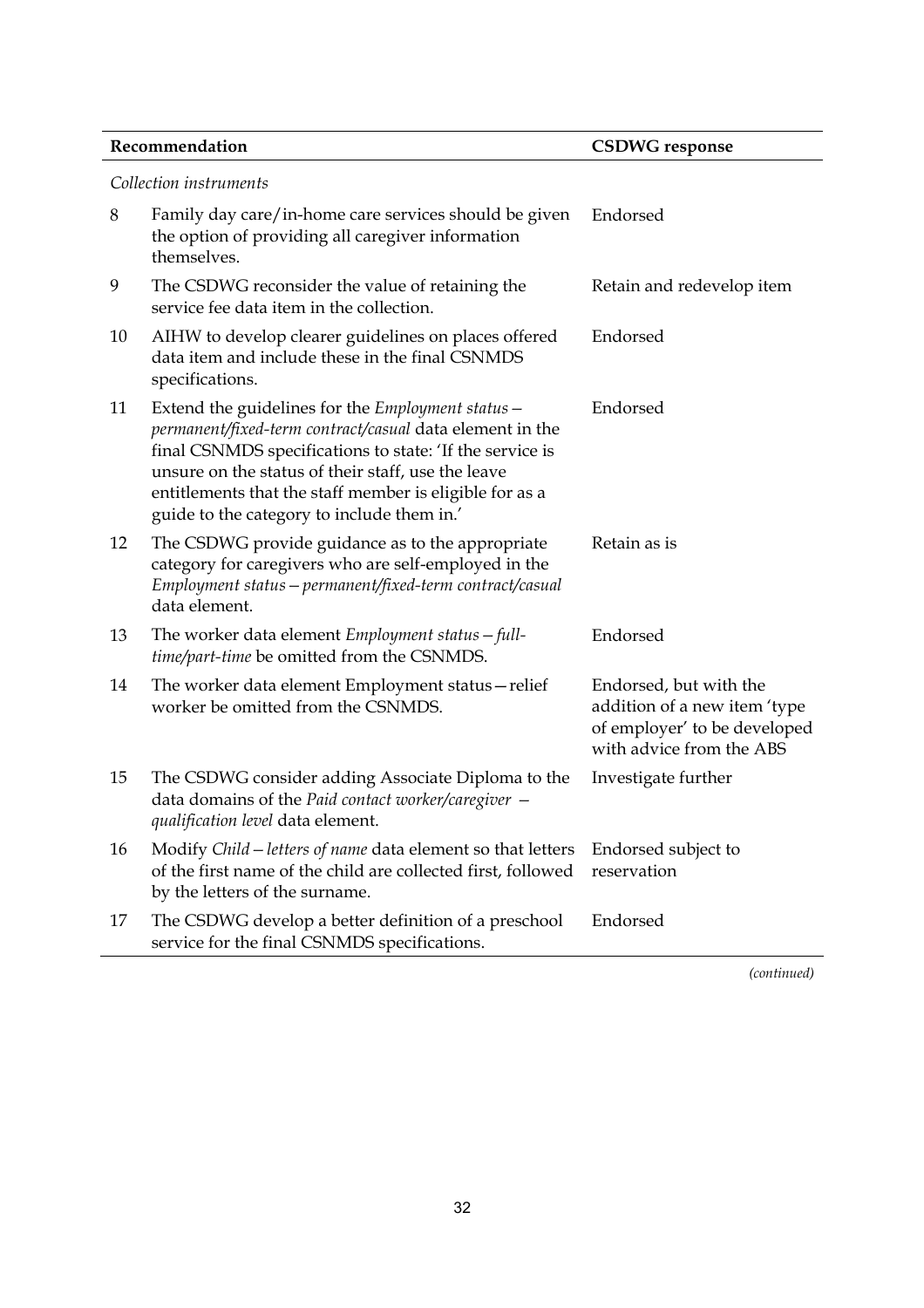| Recommendation |                                                                                                                                                                                                                                                                                                                                                                                                                                                                                                                                                            | <b>CSDWG</b> response                                                |  |  |  |
|----------------|------------------------------------------------------------------------------------------------------------------------------------------------------------------------------------------------------------------------------------------------------------------------------------------------------------------------------------------------------------------------------------------------------------------------------------------------------------------------------------------------------------------------------------------------------------|----------------------------------------------------------------------|--|--|--|
|                | Collection instruments continued                                                                                                                                                                                                                                                                                                                                                                                                                                                                                                                           |                                                                      |  |  |  |
| 18             | Add a sentence to the Child – school status data element<br>in the final data set specifications that states; 'If the<br>child attends preschool in a school setting, they should<br>not be counted as attending school'.                                                                                                                                                                                                                                                                                                                                  | Endorsed                                                             |  |  |  |
| 19             | Change the language question to 'Does the child (or<br>their parents or guardian) speak a language other than<br>English at home?' and change the fields to:                                                                                                                                                                                                                                                                                                                                                                                               | Endorsed                                                             |  |  |  |
|                | Not applicable, English only spoken at home<br>1.                                                                                                                                                                                                                                                                                                                                                                                                                                                                                                          |                                                                      |  |  |  |
|                | 2.<br>Other language, please specify.                                                                                                                                                                                                                                                                                                                                                                                                                                                                                                                      |                                                                      |  |  |  |
| 20             | Prior to implementation of the CSNMDS, children's<br>services should be encouraged to record language<br>spoken to match the definition and guidelines of the<br>Child – main language other than English spoken at home<br>data element.                                                                                                                                                                                                                                                                                                                  | Endorsed                                                             |  |  |  |
| 21             | The AIHW consult with the Functioning and Disability<br>Unit of the AIHW to improve the guidelines for the<br>Child - disability status - need for assistance data<br>element in the final data set specifications. Children<br>should only be included if their parent/guardian has<br>identified or confirmed that their child has a need for<br>additional assistance compared to children of a similar<br>age and related to a long-term health condition or<br>disability. More appropriate examples should be<br>provided for the categories listed. | Endorsed                                                             |  |  |  |
| 22             | Family day care/in-home care services that use<br>electronic data collection systems should modify their<br>systems to collect actual hours attended by children.                                                                                                                                                                                                                                                                                                                                                                                          | Endorsed                                                             |  |  |  |
| 23             | Omit data elements Family type, Sex of<br>parent(s)/guardian(s) and Working arrangements of<br>parent(s)/guardian(s) from the CSNDMS collection.                                                                                                                                                                                                                                                                                                                                                                                                           | Endorsed although FaCSIA<br>may still need to collect these<br>items |  |  |  |

*(continued)*